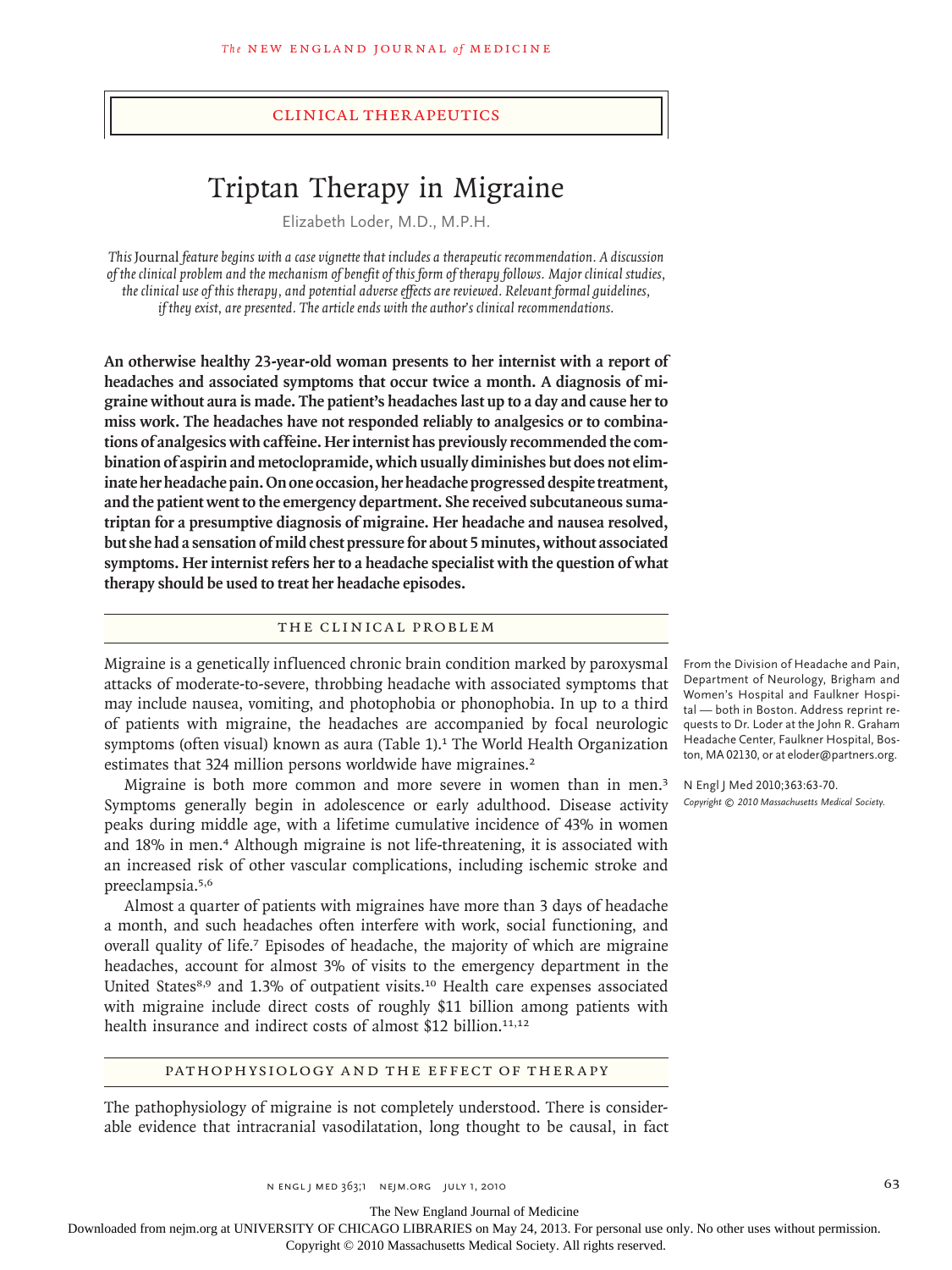**Table 1. Diagnostic Criteria for Migraine.\***

**Migraine without aura**

Criterion A — At least five attacks fulfilling criteria B through D

- Criterion B Headache lasting 4 to 72 hours (untreated or unsuccessfully treated)
- Criterion C Headache having at least two of the following characteristics: Unilateral location

Pulsating quality

Moderate or severe intensity (inhibiting or prohibiting daily activities)

Aggravation on using stairs or engaging in similar routine physical activity Criterion D —Headache during which at least one of the following occurs:

Nausea or vomiting

Photophobia and phonophobia

Criterion E — At least one of the following criteria is met:

- History and physical and neurologic examination do not suggest an organic disorder
- History or physical or neurologic examination suggests an organic disorder that is ruled out after appropriate investigation
- Organic disorder is present, but initial migraine attacks do not occur close to the time at which the organic disorder began

#### **Typical aura with migraine headache†**

Criterion A — At least two attacks fulfilling criteria B through D

- Criterion B Aura consisting of at least one of the following criteria but no motor weakness:
	- Fully reversible visual symptoms, including positive features (e.g., seeing flickering lights or spots or lines), negative features (e.g., loss of vision), or both
	- Fully reversible sensory symptoms, including positive features (e.g., feeling of pins and needles, usually in the arms and legs, the face, or on one side of the body), negative features (e.g., numbness), or both
	- Fully reversible dysphasic speech disturbance
- Criterion C At least two of the following criteria:
	- Visual symptoms on one or both sides of the visual field, or unilateral sensory symptoms
	- At least one symptom of aura develops gradually over the course of 5 minutes or more, or other symptoms of aura occur in succession over the course of 5 minutes or more

Each symptom lasts between 5 and 60 minutes

Criterion D — Headache fulfilling criteria B through D for migraine without aura; migraine without aura begins during the aura or follows the aura within 60 minutes

Criterion E — Symptoms cannot be attributed to another disorder

\* Adapted from the International Classification of Headache Disorders II (2004).<sup>1</sup> More information on the classification of headache disorders is available at the International Headache Society Web site at www.i-h-s.org.

† Typical aura with migraine headache is the most common subform of migraine with aura.

> occurs in response to the neurologic events of migraine.13 The most widely accepted theory regarding the physiological mechanism of migraine proposes that early in an attack, vasoactive peptides are released from the primary

sensory nerve terminals that innervate meningeal blood vessels. These peptides activate perivascular trigeminal nerves and cause dilatation of arteries in the meninges as well as perivascular inflammation and extravasation of plasma proteins. First-order neurons terminate in the trigeminal nucleus caudalis in the brain stem. They activate second-order neurons that ascend to the thalamus, and from there, third-order neurons project to higher cortical centers. If uninterrupted, this process causes pain and can lead to hyperalgesia and allodynia, both hallmarks of prolonged migraine attacks.<sup>14</sup>

Activation of the sympathetic nervous system is the likely cause of nausea, vomiting, and other autonomic symptoms associated with migraine. Sensitivity to light, sound, and smell is theorized to result from abnormal brain-stem modulation of sensory information.15,16 There is evidence that aura is caused by cortical spreading depression, a transient, spreading disturbance in cortical function. Cortical spreading depression is most easily triggered in the occipital cortex, possibly explaining the predominance of visual forms of aura.<sup>15</sup>

Triptans are serotonin (5-hydroxytryptamine, or 5-HT) agonists with high affinity for  $5-HT_{1B}$ and  $5-HT<sub>1D</sub>$  receptors. Triptans were originally thought to provide relief from migraine by causing cranial vasoconstriction, most likely through action at postsynaptic 5-HT $_{1B}$  receptors on the smooth-muscle cells of blood vessels. It is now theorized that triptans also block the release of vasoactive peptides from the perivascular trigeminal neurons through their action at presynaptic  $5-HT<sub>1D</sub>$  receptors on the nerve terminals. In addition, triptans bind to presynaptic  $5-HT_{1D}$  receptors in the dorsal horn, and this binding is thought to block the release of neurotransmitters that activate second-order neurons ascending to the thalamus.17 Triptans may also facilitate descending pain inhibitory systems.18,19

#### Clinical Evidence

Randomized, controlled trials have evaluated parenteral, oral, suppository, and nasal formulations of various triptans for short-term treatment of migraine. In these trials, the most widely used measure of benefit is a reduction in the severity of headache pain 2 hours after treatment, rated on a four-point scale (no pain, mild pain, moder-

The New England Journal of Medicine

Downloaded from nejm.org at UNIVERSITY OF CHICAGO LIBRARIES on May 24, 2013. For personal use only. No other uses without permission.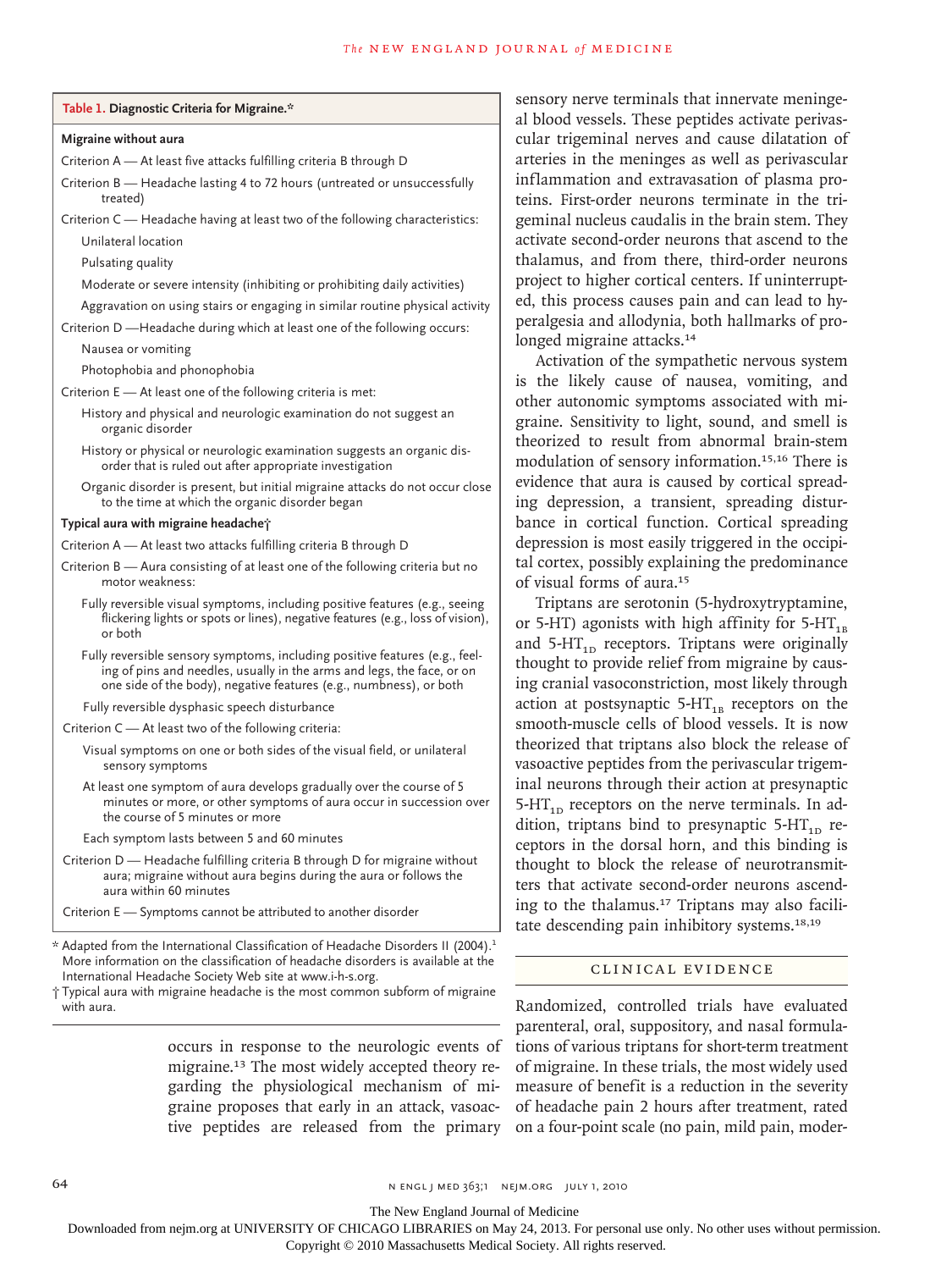ate pain, or severe pain). Headache "response" has traditionally been defined as a reduction from moderate or severe headache to mild or no headache 2 hours after administration of the medication. The "therapeutic gain" is the difference between the headache response with triptan therapy and the response with placebo.

In a review of 13 randomized trials, a 6-mg dose of a subcutaneous formulation of sumatriptan was shown to have a mean therapeutic gain of 51 percentage points (70% response with active treatment vs. 19% with placebo), which is the largest for all available triptans.<sup>20</sup> Most patients, however, prefer to use oral drugs to treat migraine. A meta-analysis by Ferrari et al. summarized 53 randomized, double-blind controlled trials, involving more than 24,000 patients, in which oral triptans were compared with placebo.21 The 100-mg oral dose of sumatriptan was the reference dose, with a mean therapeutic gain at 2 hours of 29 percentage points (59% response rate with active treatment vs. 30% with placebo). Most of the other triptans evaluated had similar therapeutic gain when administered at doses recommended by the manufacturer. The exceptions were frovatriptan, which was significantly less effective, and naratriptan, which was marginally less effective.

Fewer trials have compared the effectiveness of triptans directly with that of nontriptan therapy. In a review of published trials in which oral triptans were used, Lipton et al. found that the data suggested a significantly greater benefit with triptans than with ergotamine compounds, but no significant difference was detected between the effect of triptans and that of nonsteroidal or other analgesics.<sup>22</sup> In one study of 733 patients, 54% of patients receiving 40 mg of oral eletriptan had relief from headache at 2 hours, as compared with 33% of those receiving a combination of 1 mg of ergotamine and 100 mg of caffeine (P<0.001).<sup>23</sup> In another study, involving 666 patients, which defined efficacy as a headache response in three of three migraine attacks, the efficacy was 33.4% with 2.5 mg of oral zolmitriptan as compared with 32.9% with 900 mg of acetylsalicylic acid plus 10 mg of metoclopramide  $(P=0.72)$ .<sup>24</sup>

Recently, new information has become available about unpublished comparative randomized trials of oral sumatriptan.25 The results of these trials did not especially favor sumatriptan. It is unclear whether additional unpublished comparative trials of other triptans have been conducted. This makes it difficult to draw definite conclusions about the overall place of orally administered triptans in the treatment of acute migraine.

# Clinical Use

Triptans are first-line therapies for individual attacks of migraine in patients whose attacks do not reliably respond to simple or combination analgesics.26 Alternatives include ergot derivatives, opioids, and barbiturate-containing medications. A key advantage of triptans over most of these alternatives is their more favorable sideeffect profile and more specific mechanism of action. Triptan therapy is most effective when provided rapidly in adequate doses and when used early, while headache pain is still mild.<sup>27</sup>

Seven triptans are approved by the Food and Drug Administration (FDA) for the treatment of acute migraine in adults (Table 2). The decision about which triptan and which formulation to use depends on the patient's preference, the characteristics of the headache, convenience, and cost. Only sumatriptan is available for parenteral administration.

Most patients have a strong preference for oral treatment of migraine. Oral triptans are appropriate when nausea and vomiting are mild or absent at the time of treatment. Naratriptan and frovatriptan are generally less effective in relieving headache at 2 hours than the other agents, although their longer half-lives may prove useful in some situations. The onset of action of most oral triptans is within 20 to 60 minutes.20 If necessary, patients can take another dose of most oral triptans after 2 or 4 hours. The usual initial dose and maximum daily dose for each agent are listed in Table 2. For patients who are very sensitive to side effects of triptans, the dose may need to be lowered.

Subcutaneous sumatriptan has the fastest onset of action of all available triptans (approximately 10 minutes) and is also the most effective,<sup>20</sup> making it the best choice for rapidly developing or well-established migraines or for patients with prominent early nausea or vomiting. It is commonly used in the emergency department, but it can also be self-administered in the thigh or deltoid region with a reusable auto-

The New England Journal of Medicine

Downloaded from nejm.org at UNIVERSITY OF CHICAGO LIBRARIES on May 24, 2013. For personal use only. No other uses without permission.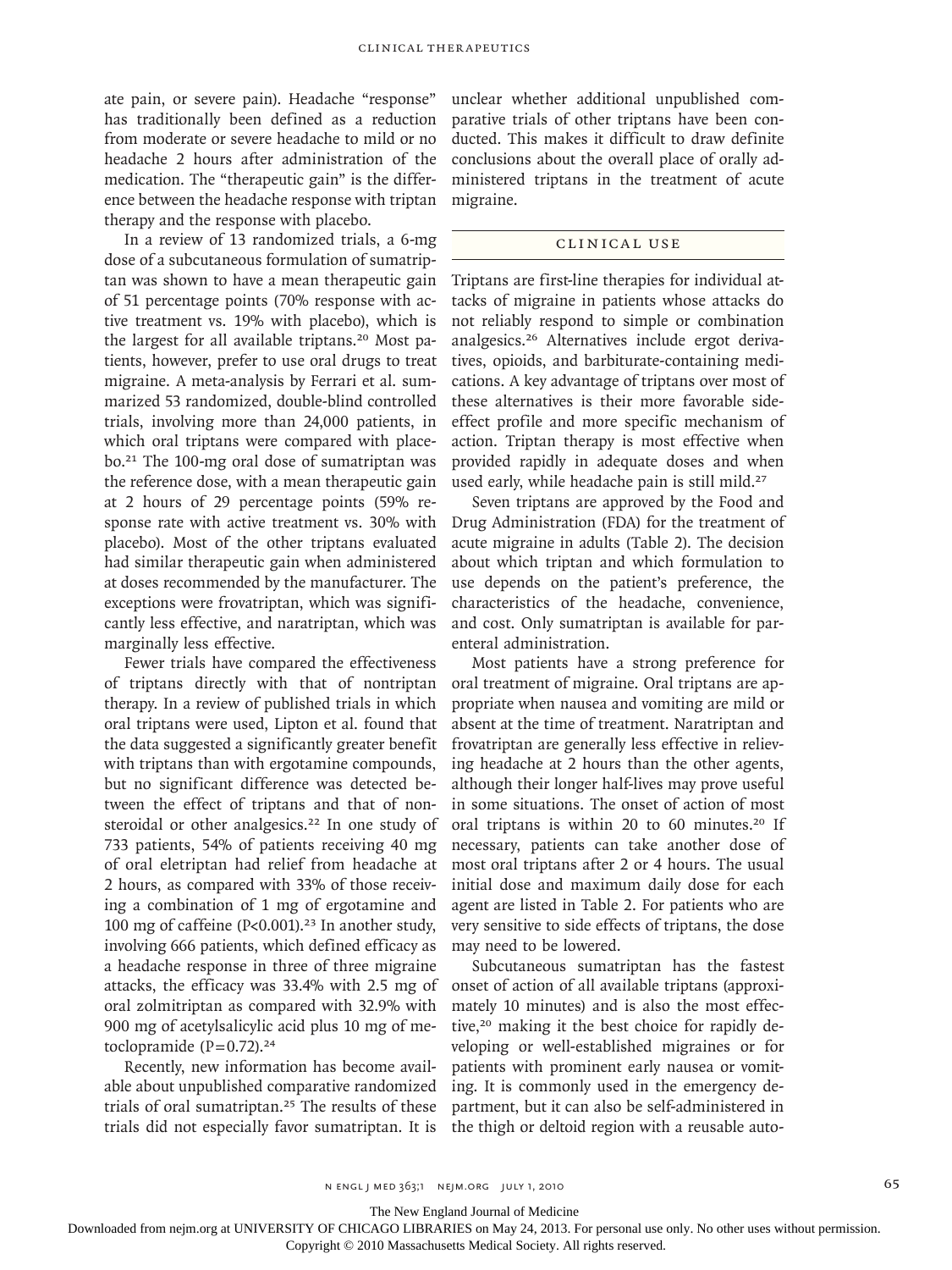|                          | Table 2. Characteristics of Triptans Commercially Av                                                                                                                                                                                                                                                                                                                        | ailable in the United States.*                                                          |                |                                                                                                                                                                                                                                                                                           |                                                                                                   |                                                                                    |
|--------------------------|-----------------------------------------------------------------------------------------------------------------------------------------------------------------------------------------------------------------------------------------------------------------------------------------------------------------------------------------------------------------------------|-----------------------------------------------------------------------------------------|----------------|-------------------------------------------------------------------------------------------------------------------------------------------------------------------------------------------------------------------------------------------------------------------------------------------|---------------------------------------------------------------------------------------------------|------------------------------------------------------------------------------------|
| Drug                     | and Recommended Doses<br>Available Formulations                                                                                                                                                                                                                                                                                                                             | Commonly Prescribed<br><b>Initial Dose</b>                                              | 当<br>王<br>€أنا | Selected Drug Interactions                                                                                                                                                                                                                                                                | before Repeating Dose<br>Minimum Interval                                                         | <b>Highest Approved</b><br>Dose per 24 Hr                                          |
|                          |                                                                                                                                                                                                                                                                                                                                                                             |                                                                                         | À              |                                                                                                                                                                                                                                                                                           | Àr                                                                                                |                                                                                    |
| Almotriptan<br>(Axert)   | Tablet: 6.25 and 12.5 mg                                                                                                                                                                                                                                                                                                                                                    | 12.5 mg                                                                                 | $3 - 4$        | patients with sulfonamide allergies; dose<br>Contains a sulfa group — contraindicated in<br>used with potent CYP3A4 inhibitor, such<br>as ketoconazole, itraconazole, nefazo-<br>done, troleandomycin, clarithromycin,<br>reduction to 6.25 mg suggested when<br>ritonavir, or nelfinavir | 2                                                                                                 | 25 <sub>mg</sub>                                                                   |
| (Relpax)<br>Eletriptan   | Tablet: 20 and 40 mg                                                                                                                                                                                                                                                                                                                                                        | 40 mg                                                                                   | 4              | cin, clarithromycin, ritonavir, or nelfinavir<br>CYP3A4 inhibitor, such as ketoconazole,<br>itraconazole, nefazodone, troleandomy-<br>Metabolized by CYP3A4 enzyme - should<br>not be used within 3 days after potent                                                                     | $\sim$                                                                                            | 80 mg                                                                              |
| Frovatriptan<br>(Frova)  | Tablet: 2.5 mg                                                                                                                                                                                                                                                                                                                                                              | 2.5 <sub>mg</sub>                                                                       | 26             |                                                                                                                                                                                                                                                                                           | $\sim$                                                                                            | 7.5 mg                                                                             |
| (Amarge)<br>Naratriptan  | Tablet: 1 and 2.5 mg                                                                                                                                                                                                                                                                                                                                                        | 2.5 mg                                                                                  | $\circ$        |                                                                                                                                                                                                                                                                                           | 4                                                                                                 | 5 <sub>mg</sub>                                                                    |
| (Maxalt)<br>Rizatriptan  | Orally dissolving wafer: 5 and 10 mg<br>Tablet: 5 and 10 mg                                                                                                                                                                                                                                                                                                                 | Tablet: 10 mg<br>Wafer: 10 mg                                                           | $2 - 3$        | patients taking propranolol; should not<br>be used within 2 wk after monoamine<br>Dose reduction to 5 mg recommended in<br>oxidase inhibitor                                                                                                                                              | Tablet: 2                                                                                         | in which initial dose<br>30 mg (15 mg for cases<br>must be reduced to<br>$5 \, mg$ |
| Sumatriptan<br>(Imitrex) | Nasal spray: 5 and 20 mg<br>Single-dose vial: 6 mg/0.5 ml of solution<br>Cartridges used in reusable autoinjector<br>device: 4 and 6 mg<br>Needlefree, single-use device for subcu-<br>taneous administration: 6 mg<br>Fixed-dose combination tablet: 85 mg<br>of sumatriptan with 500 mg of<br>for subcutaneous injection<br>Tablet: 25, 50, and 100 mg<br>naproxen sodium | Subcutaneous injection<br>Tablet: 50 or 100 mg<br>Nasal spray: 20 mg<br>cartridge: 6 mg | 2.5            | Should not be used within 2 wk after mono-<br>amine oxidase inhibitor                                                                                                                                                                                                                     | naproxen tablet: 2<br>injection: 1<br>Subcutaneous<br>Sumatriptan-<br>Nasal spray: 2<br>Tablet: 2 | 2 tablets<br>200 mg<br>40 mg<br>$12 \, \text{mg}$                                  |
| Zolmitriptan<br>(Zomig)  | Orally dissolving wafer: 2.5 and 5 mg<br>Tablet: 2.5 and 5 mg<br>Nasal spray: 5 mg                                                                                                                                                                                                                                                                                          | Nasal spray: 5 mg<br>Tablet: 5 mg<br>Wafer: 5 mg                                        | 3              | Should not be used within 2 wk after mono-<br>amine oxidase inhibitor                                                                                                                                                                                                                     | Tablet or wafer: 2<br>Nasal spray: 2                                                              | 10 mg<br>10 <sub>mg</sub>                                                          |

The New England Journal of Medicine

Downloaded from nejm.org at UNIVERSITY OF CHICAGO LIBRARIES on May 24, 2013. For personal use only. No other uses without permission.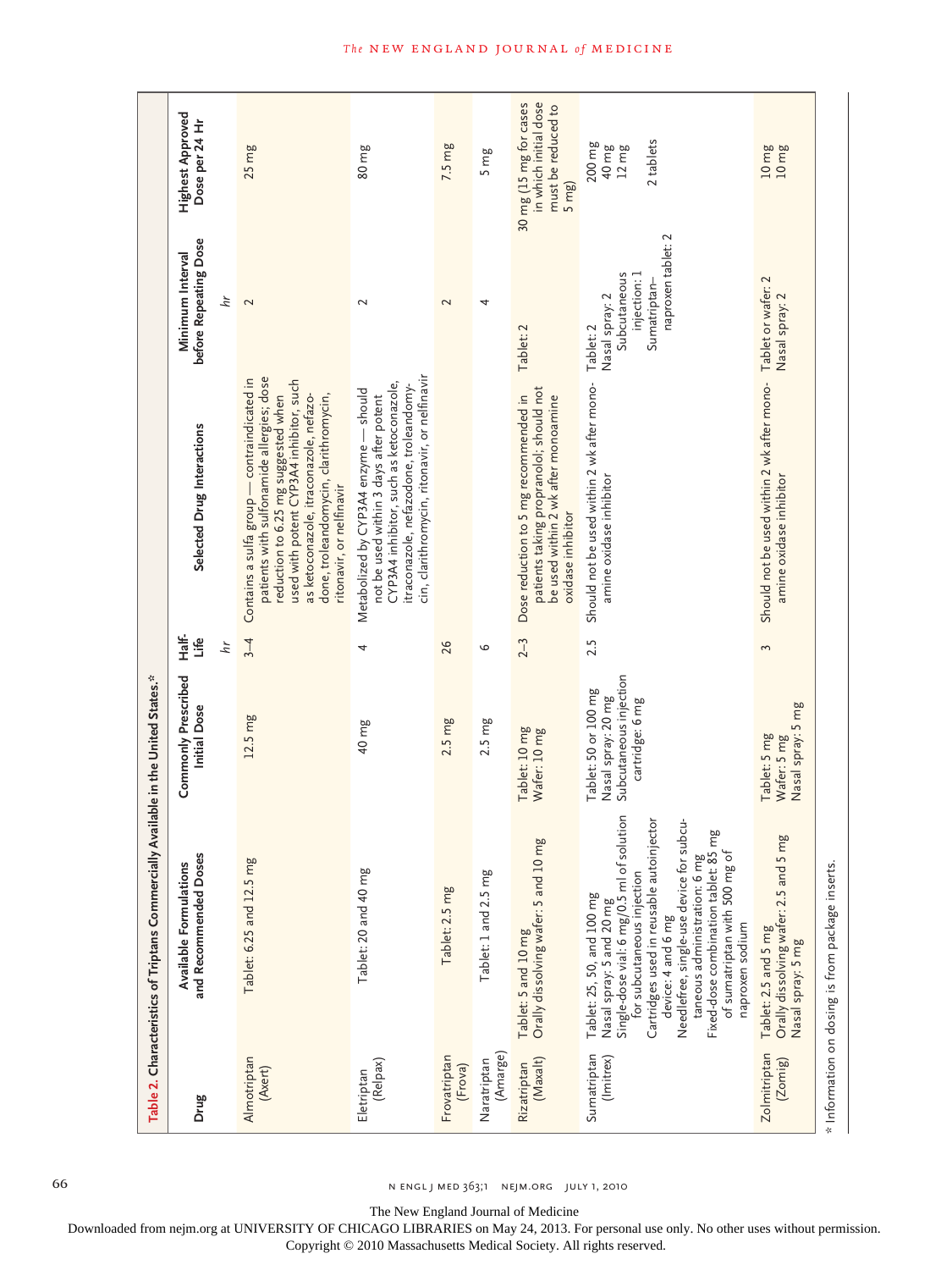injector device into which medication cartridges are inserted. A needlefree, disposable device is also available; it uses a blast of air to create a small hole in the skin through which medication passes into the subcutaneous tissues.<sup>28</sup>

Rectal formulations (available in Europe and Asia) and intranasal or orally dissolving tablet formulations of triptans offer clinically meaningful advantages in some situations. Orally dissolving wafers, intranasal triptans, and rectal formulations can be taken without water and may be useful for patients who have difficulty swallowing tablets. However, the acceptability of rectal formulations to patients is low, and triptan nasal sprays and orally dissolving tablets have a bitter taste.

Triptan monotherapy does not provide relief from headache in about one third of patients.<sup>21</sup> If the initial dose is ineffective, the dose should be increased within the approved limits (Table 2). If an appropriate dose of a triptan is ineffective for two headache attacks, or has unacceptable side effects, a switch to a different triptan or triptan formulation should be considered.29 In particular, patients with headache that does not respond to an oral triptan should be encouraged to consider subcutaneous sumatriptan. If triptan monotherapy remains ineffective, triptans should be tried in combination with other drugs, especially antiemetics or nonsteroidal antiinflammatory drugs (NSAIDs).<sup>23,30</sup> Return of headache after initial treatment success (recurrence) occurs in about one third of triptan-treated attacks.

Triptans are contraindicated in patients with poorly controlled hypertension, severe hepatic or renal impairment, or basilar or hemiplegic migraine (uncommon forms of migraine with aura). Patients with known vasospastic or ischemic coronary artery disease should not use triptans. Triptans also should be avoided in patients who are at high risk for coronary artery disease on the basis of risk-factor stratification. If the use of triptans is contemplated despite the presence of substantial coronary risk factors, cardiac evaluation is recommended before use.<sup>31</sup>

Because the majority of patients using triptans are women of childbearing age, their safety in pregnancy is an important consideration. The available data are sufficient to rule out a large increase in the overall risk of birth defects from exposure to sumatriptan during the first trimester, but they are not adequate to rule out small or moderate increases in the risk of a particular birth defect.<sup>32-34</sup> The risks of exposure are probably very low, but because evidence is incomplete, triptans should not be used routinely during pregnancy. For some women whose severe headaches do not respond to other treatments, the benefits of use may outweigh potential harms.

When prescribing triptans, clinicians should be aware of several drug interactions (Table 2). Triptans should not be used within 24 hours after receipt of ergotamine or ergot-type medications. A 2006 FDA advisory alerted prescribers to the possible development of the serotonin syndrome when triptans are used in combination with selective serotonin-reuptake inhibitors or selective norepinephrine-reuptake inhibitors.<sup>35</sup> Migraine is often present in patients with affective disorders, so it is not uncommon for patients to require treatment for both conditions.

After several months of use, patients beginning to take a triptan should be seen for a followup visit to evaluate the frequency of headaches and the completeness, duration, and consistency of the response to the drug. To avoid causing medication-overuse headache, treatment of migraine should generally be limited to an average of about 2 days per week.26 Triptans should be combined with preventive treatment in patients with frequent headache. In most cases treatment results are best monitored with the use of a headache diary, which can also be used to track possible migraine triggers.36 A template for a simple headache diary is available at the Web site of the American Headache Society at www .americanheadachesociety.org.

Most triptans are expensive as compared with alternative migraine treatments. The average wholesale price for a single brand-name triptan tablet is in the range of \$23 to \$31.37 However, a generic formulation of sumatriptan is now available, and the average wholesale price of generic sumatriptan is as low as \$2.55 per tablet.37 Several triptans are available without a prescription in some countries, but not the United States.

### Adverse Effects

Certain minor adverse events — including paresthesias, flushing, and mild, transient neck tightness or chest pressure — occur commonly

The New England Journal of Medicine

Downloaded from nejm.org at UNIVERSITY OF CHICAGO LIBRARIES on May 24, 2013. For personal use only. No other uses without permission.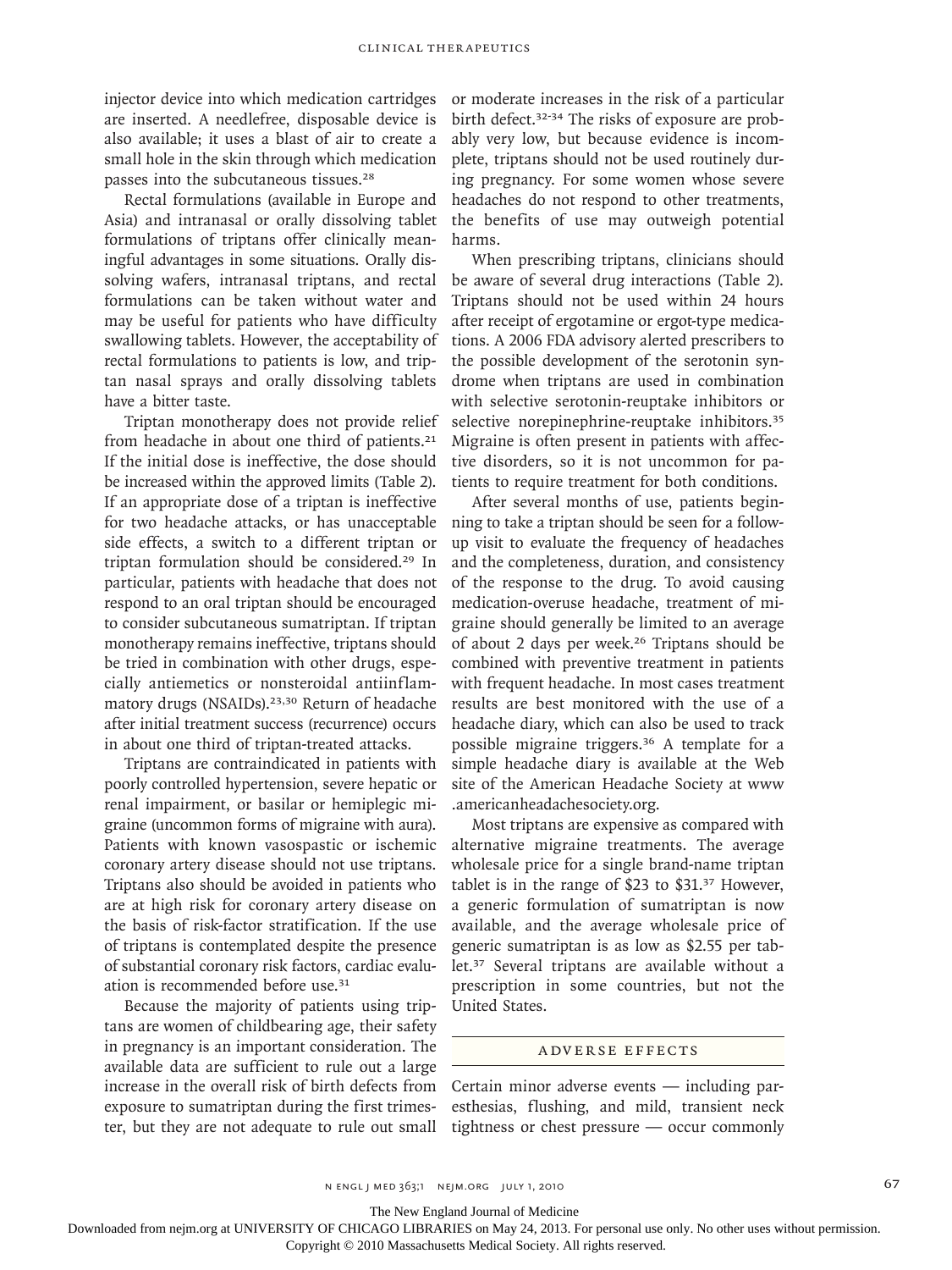enough with the use of triptans that they are known as triptan sensations.<sup>38</sup> In one study, these sensations were reported by almost half of patients who received subcutaneous sumatriptan and in about a quarter of those who took oral formulations. These side effects may be more common in women and in younger people. They can sometimes be mitigated by switching to a different triptan or another route of administration. Some other mild adverse events, particularly central nervous system effects such as somnolence or asthenia, can be features of the underlying migraine attack that become apparent after successful treatment of the headache.<sup>39</sup>

Neck or chest tightness occurring in association with triptan use may alarm patients and doctors. When evaluated, most patients with triptan-induced neck or chest pain do not have electrocardiographic or other evidence of decreased myocardial perfusion. Thus, in most cases triptan-associated chest pain is not caused by coronary vasoconstriction.

However, serious cardiovascular events, some resulting in death, have been reported in association with triptan use. Among the patients who died almost all those in whom a causal link was likely had cardiac risk factors and were found to have coronary artery disease on postmortem examination. The authors of one study estimated that the rate of serious cardiovascular events was lower than 1 event per 4 million uses.<sup>40</sup> In a cohort study of almost 64,000 patients with migraine who were receiving triptans as used in general practice, there was no observed association between triptan use and coronary events.<sup>41</sup> A consensus statement issued by an expert panel of the American Headache Society concluded that chest symptoms related to triptan use were "generally nonserious and are not explained by ischemia" and noted that "the incidence of serious cardiovascular events with triptans in both clinical trials and clinical practice appears to be extremely low."<sup>31</sup>

#### Areas of Uncertainty

As with other drugs used for the treatment of acute migraine, triptans have been associated with the development of headache caused by medication overuse, in which frequent use of medication leads to a cycle of increased headache and medication use. Most experts thus recommend a conservative limit on use to about 2 days per week. However, many patients seen in specialty practice continue to have numerous, disabling headaches, despite aggressive preventive treatment. More frequent use of triptans may be appropriate in these circumstances, since good evidence is lacking with regard to individual susceptibility and medication thresholds for the development of medication-overuse headache.42,43 Triptans do not seem to lead to progression of migraine in those with relatively infrequent headache.<sup>44</sup>

Triptans do not prolong aura in the roughly 30% of patients with migraine who are subject to it, but it is uncertain whether efficacy is reduced or absent when the drug is given during the aura. Thus, the optimal timing of triptan use in relation to aura is in doubt.<sup>45,46</sup> In the absence of firm evidence, patients with aura who take triptans should experiment with the timing of use to find the timing that works for them.

There has been interest in using triptans preventively. A number of studies have investigated the use of daily, scheduled doses of triptans for the prevention of highly predictable attacks of migraine, such as those occurring in association with menstruation.<sup>47,48</sup> These studies have attributed modest benefits to triptans as compared with placebo, but the long-term ratio of harm to benefit is not well established. No triptan has been approved by the FDA for preventive use.

# Guidelines

The 2000 U.S. Headache Consortium Guidelines consider triptans an appropriate initial choice for the treatment of acute migraine in patients with moderate-to-severe headaches and in patients with milder headaches that have previously failed to respond to nonspecific treatment. The guidelines propose that NSAIDs or combination analgesics with caffeine are reasonable choices for the treatment of less severe headaches that have previously responded to such drugs.<sup>26</sup>

In contrast, guidelines from the American College of Physicians and American Academy of Family Practice published in 2002 (which have since expired) endorsed NSAIDs as first-line therapy for most patients and recommended the use of an antiemetic in patients with nausea and vomiting. Triptans were recognized as an alternative treatment for attacks that failed to respond to NSAIDs.<sup>49</sup>

68 **68** n engl j med 363;1 nejm.org july 1, 2010

The New England Journal of Medicine

Downloaded from nejm.org at UNIVERSITY OF CHICAGO LIBRARIES on May 24, 2013. For personal use only. No other uses without permission.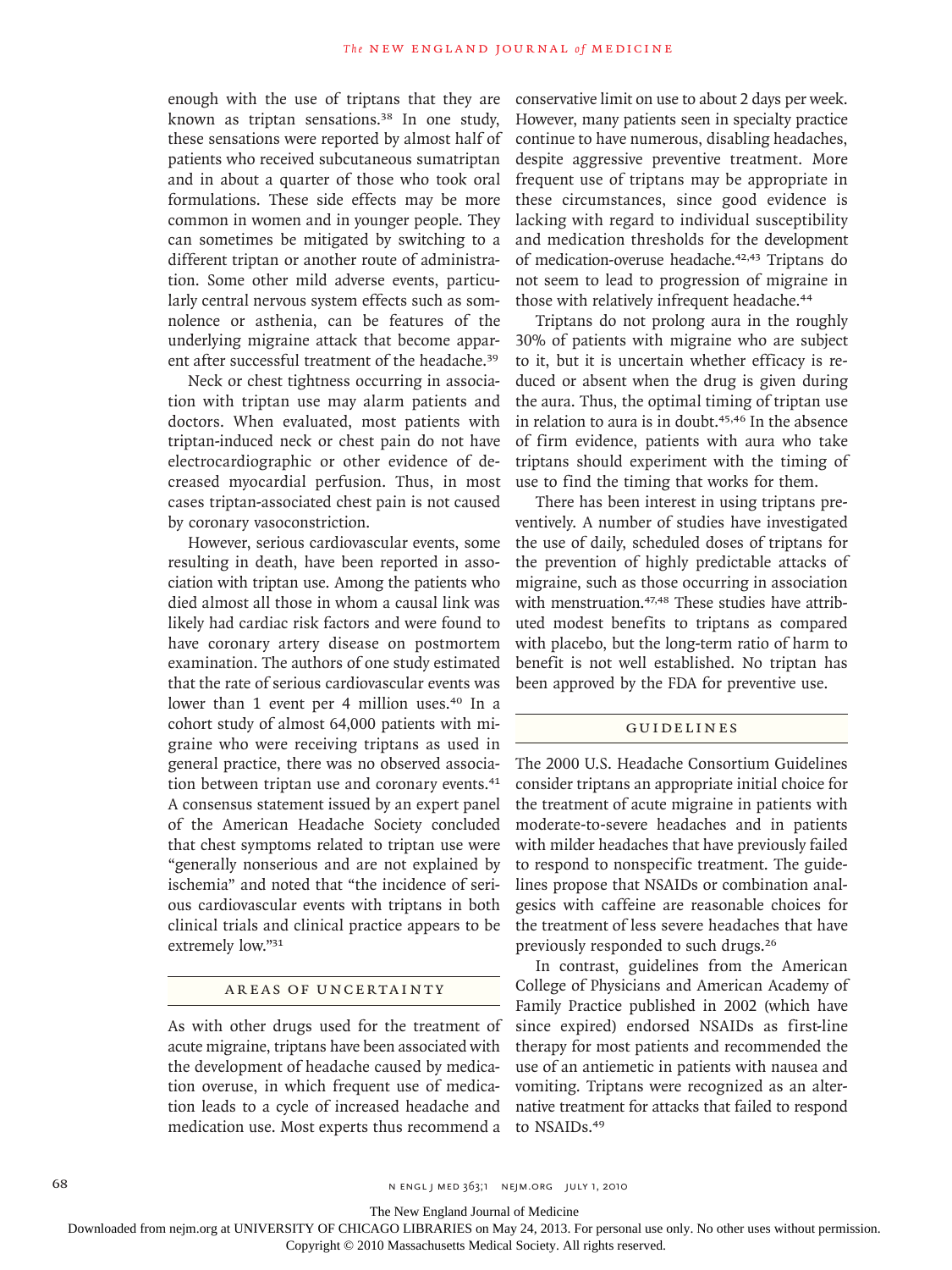Neurological Societies published in 2009 recommend either triptans or NSAIDs for the treatment of acute migraine and suggest that treatment be preceded by the use of metoclopramide or domperidone (not available in the United States). The use of intravenous acetylsalicylic acid or subcutaneous sumatriptan is recommended for very severe attacks.<sup>50</sup>

# **RECOMMENDATIONS**

For the patient described in the vignette, it is reasonable to recommend the use of an oral triptan. She has not had a consistent benefit from NSAIDs or combination analgesics but obtained complete relief of headache and associated nausea with subcutaneous sumatriptan. There is a good chance that her headaches will also respond to an oral reported. triptan. The chest symptoms she reported are entirely consistent with nonserious triptan sensations and will be less likely to occur with an oral

Guidelines from the European Federation of formulation. In young, healthy patients who are at low risk for cardiovascular disease according to risk-factor stratification, there is no need to perform baseline cardiovascular testing before prescribing triptans.

> Because it is the least expensive option, I would prescribe a dose of 50 mg or 100 mg of generic oral sumatriptan and advise the patient to take it early in the course of a headache, before the pain becomes severe. I would ask her to limit use of the medication to 2 days a week and to keep a diary of headache frequency, characteristics, and response to treatment. I would see the patient in a follow-up visit several months later to assess treatment results. If sumatriptan causes unpleasant side effects or is not helpful, I would consider trying a different triptan.

No potential conflict of interest relevant to this article was

Disclosure forms provided by the author are available with the full text of this article at NEJM.org.

I thank Dr. Thomas Ward for his review of an earlier version of the manuscript.

#### **References**

**1.** Headache Classification Subcommittee of the International Headache Society. The International Classification of Headache Disorders: 2nd edition. Cephalalgia 2004;24:Suppl 1:9-160.

**2.** The global burden of disease: 2004 update. Geneva: World Health Organization, 2008. (Accessed June 4, 2010, at http://www.who.int/healthinfo/global\_ burden\_disease/GBD\_report\_2004update\_ full.pdf.)

**3.** Linet MS, Stewart WF, Celentano DD, Ziegler D, Sprecher M. An epidemiologic study of headache among adolescents and young adults. JAMA 1989;261:2211-6.

**4.** Stewart WF, Wood C, Reed ML, Roy J, Lipton RB. Cumulative lifetime migraine incidence in women and men. Cephalalgia 2008;28:1170-8.

**5.** Schürks M, Rist PM, Bigal ME, Buring JE, Lipton RB, Kurth T. Migraine and cardiovascular disease: systematic review and meta-analysis. BMJ 2009;339:b3914. **6.** Adeney KL, Williams MA. Migraine headaches and preeclampsia: an epidemiologic review. Headache 2006;46:794-803. **7.** Linde M, Dahlöf C. Attitudes and burden of disease among self-considered migraineurs — a nation-wide populationbased survey in Sweden. Cephalalgia 2004; 24:455-65.

**8.** Goldstein JN, Camargo CA Jr, Pelletier AJ, Edlow JA. Headache in United States emergency departments: demographics, work-up and frequency of pathological diagnoses. Cephalalgia 2006;26: 684-90.

**9.** Pitts SR, Niska RW, Xu J, Burt CW. National Hospital Ambulatory Medical Care Survey: 2006 emergency department summary. Natl Health Stat Rep 2008;6:1-38. **10.** Hing E, Cherry DK, Woodwell DA. National Ambulatory Medical Care Survey: 2004 summary. Advance data from vital and health statistics. No. 374. Hyattsville, MD: National Center for Health Statistics, 2006.

**11.** Hawkins K, Wang S, Rupnow M. Direct cost burden among insured US employees with migraine. Headache 2008;48: 553-63.

**12.** *Idem*. Indirect cost burden of migraine in the United States. J Occup Environ Med 2007;49:368-74.

**13.** Goadsby PJ. The vascular theory of migraine — a great story wrecked by the facts. Brain 2009;132:6-7.

**14.** Goadsby PJ, Lipton RB, Ferrari MD. Migraine — current understanding and treatment. N Engl J Med 2002;346:257-70. **15.** Sprenger T, Goadsby PJ. Migraine pathogenesis and state of pharmacological treatment options. BMC Med 2009; 7:71.

**16.** Afridi SK, Matharu MS, Lee L, et al. A PET study exploring the laterality of brainstem activation in migraine using glyceryl trinitrate. Brain 2005;128:932-9. **17.** Levy D, Jakubowski M, Burstein R. Disruption of communication between peripheral and central trigeminovascular neurons mediates the antimigraine action of 5HT 1B/1D receptor agonists. Proc Natl Acad Sci U S A 2004;101:4274-9.

**18.** Shields KG, Goadsby PJ. Serotonin receptors modulate trigeminovascular responses in ventroposteromedial nucleus of thalamus: a migraine target? Neurobiol Dis 2006;23:491-501.

**19.** Bartsch T, Knight YE, Goadsby PJ. Activation of 5-HT(1B/1D) receptor in the periaqueductal gray inhibits nociception. Ann Neurol 2004;56:371-81.

**20.** Tfelt-Hansen P, De Vries P, Saxena PR. Triptans in migraine: a comparative review of pharmacology, pharmacokinetics and efficacy. Drugs 2000;60:1259-87.

**21.** Ferrari MD, Goadsby PJ, Roon KI, Lipton RB. Triptans (serotonin, 5-HT1B/1D agonists) in migraine: detailed results and methods of a meta-analysis of 53 trials. Cephalalgia 2002;22:633-58.

**22.** Lipton RB, Bigal ME, Goadsby PJ. Double-blind clinical trials of oral triptans vs other classes of acute migraine medication — a review. Cephalalgia 2004; 24:321-32.

**23.** Diener HC, Jansen JP, Reches A, et al. Efficacy, tolerability and safety of oral eletriptan and ergotamine plus caffeine (Cafergot) in the acute treatment of migraine: a multicentre, randomised, doubleblind, placebo-controlled comparison. Eur Neurol 2002;47:99-107.

**24.** Geraud G, Compagnon A, Rossi A. Zolmitriptan versus a combination of acetylsalicylic acid and metoclopramide in the acute oral treatment of migraine: a double-blind, randomised, three-attack study. Eur Neurol 2002;47:88-98.

**25.** Tfelt-Hansen PC. Unpublished clini-

 $N$  engl j med 363;1  $N$  elm.org july 1, 2010 69

The New England Journal of Medicine

Downloaded from nejm.org at UNIVERSITY OF CHICAGO LIBRARIES on May 24, 2013. For personal use only. No other uses without permission.